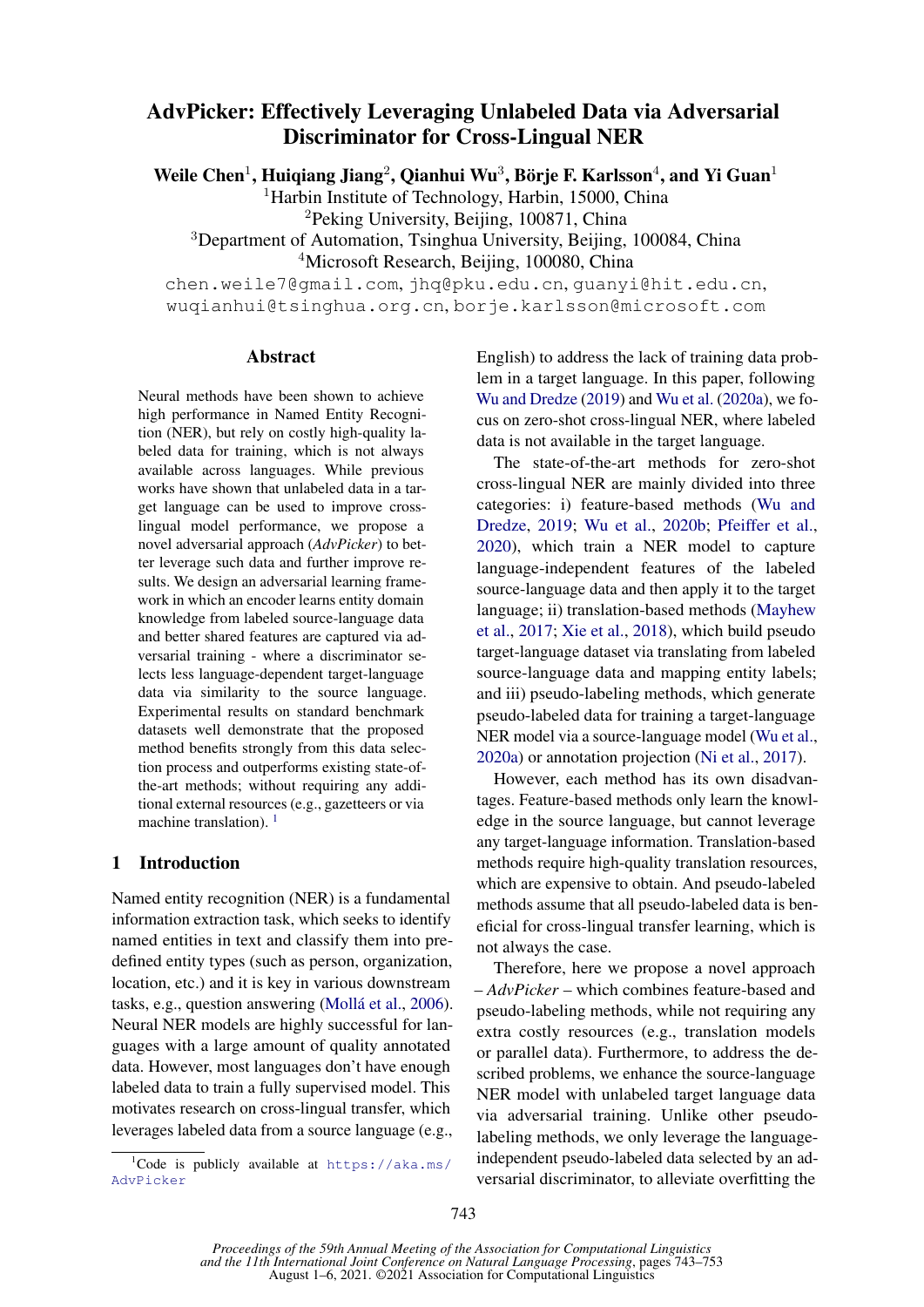model in language-specific features of the sourcelanguage.

Specifically, we first train an encoder and a NER classifier on labeled source-language data to learn entity domain knowledge. Meanwhile, a language discriminator and the encoder are trained on a token-level adversarial task which enhances the ability of the encoder to capture shared features. We then apply the encoder and the NER classifier on unlabeled target-language data to generate pseudolabels and use an adversarial discriminator to select less language-specific data samples. Finally, we utilize knowledge distillation to train a targetlanguage NER model on this selected dataset.

We evaluate our proposed *AdvPicker* over 3 target languages on standard benchmark datasets. Our experimental results show that the proposed method benefits strongly from this data selection process and outperforms existing SOTA methods; without requiring any additional external resources (e.g., gazetteers or machine translation).

Our major contributions are as follows:

- We propose a novel approach to combine feature-based and pseudo-labeling methods via language adversarial learning for crosslingual NER;
- We adopt an adversarial discriminator to select what language-independent data to leverage in training a cross-lingual NER model to improved performance. To the best of our knowledge, this is the first successful attempt in selecting data by adversarial discriminator for XL-NER;
- Experiments on standard multi-lingual datasets showcase *AdvPicker* achieves new state-of-the-art results in cross-lingual NER.

#### 2 Related Work

#### 2.1 Cross-Lingual NER

Cross-lingual transfer for NER has been widely studied in recent years. Prior works are divided into three categories: feature-based, translation-based, and pseudo-labeling.

Feature-based methods generally use languageindependent features to train a NER model in the labeled source-language data, which include word clusters (Täckström et al., [2012\)](#page-10-4), Wikifier features [\(Tsai et al.,](#page-10-5) [2016\)](#page-10-5), gazetteers [\(Zirikly and Hagi](#page-10-6)[wara,](#page-10-6) [2015\)](#page-10-6), and aligned word representations [\(Ni](#page-9-3) [et al.,](#page-9-3) [2017;](#page-9-3) [Wu and Dredze,](#page-10-0) [2019\)](#page-10-0), etc. Moreover, for language-independent features, adversar-

ial learning was applied on word/char embedding layers [\(Huang et al.,](#page-9-4) [2019;](#page-9-4) [Bari et al.,](#page-8-0) [2020\)](#page-8-0) or encoders [\(Zhou et al.,](#page-10-7) [2019;](#page-10-7) [Keung et al.,](#page-9-5) [2019\)](#page-9-5). Translation-based methods generally use pseudo target-language data translated from labeled sourcelanguage data. [Ni et al.](#page-9-3) [\(2017\)](#page-9-3) proposed to project labels from the source language into the target language by using word alignment information. Most recent methods translate the annotated corpus in the source language to the target language word-byword [\(Xie et al.,](#page-10-3) [2018\)](#page-10-3) or phrase-by-phrase [\(May](#page-9-2)[hew et al.,](#page-9-2) [2017\)](#page-9-2) and then copy the labels for each word/phrase to their translations. While [\(Jain et al.,](#page-9-6) [2019\)](#page-9-6) proposed to translate full sentences in the source language and project entity labels to targetlanguage sentences.

To leverage unlabeled target-language data, pseudo-labeling methods generate the pseudolabels by annotation projection on comparable corpora [\(Ni et al.,](#page-9-3) [2017\)](#page-9-3) or via models trained on source-language labeled data [\(Wu et al.,](#page-10-1) [2020a\)](#page-10-1).

In this paper, we propose *AdvPicker*, an approach that requires no translation and combines feature-based and pseudo-labeling methods. Moreover, we leverage pseudo-labeled data differently from other pseudo-labeling methods. Through adversarial training, we select language-independent pseudo-labeled data for training a new targetlanguage model.

### 2.2 Language Adversarial Learning

Language-adversarial training [\(Zhang et al.,](#page-10-8) [2017\)](#page-10-8) was proposed for the unsupervised bilingual lexicon induction task. And it has been applied in inducing language-independent features for crosslingual tasks in NER [\(Zhou et al.,](#page-10-7) [2019;](#page-10-7) [Xie et al.,](#page-10-3) [2018\)](#page-10-3), text classification [\(Chen et al.,](#page-8-1) [2019b\)](#page-8-1), and sentiment classification [\(Chen et al.,](#page-8-2) [2018\)](#page-8-2).

[Keung et al.](#page-9-5) [\(2019\)](#page-9-5) proposed a multilingual BERT with sentence-level adversarial learning. However, this method does not improve crosslingual NER performance significantly. To address this limitation, *AdvPicker* uses multilingual BERT with token-level adversarial training for cross-lingual NER, which induces more languageindependent features for each token embedding.

#### 2.3 Knowledge Distillation

Knowledge distillation was proposed to compress models (Buciluă et al., [2006\)](#page-8-3) or ensembles of models [\(Rusu et al.,](#page-9-7) [2016;](#page-9-7) [Hinton et al.,](#page-9-8) [2015;](#page-9-8) [Sanh](#page-9-9) [et al.,](#page-9-9) [2019;](#page-9-9) [Mukherjee and Hassan Awadallah,](#page-9-10)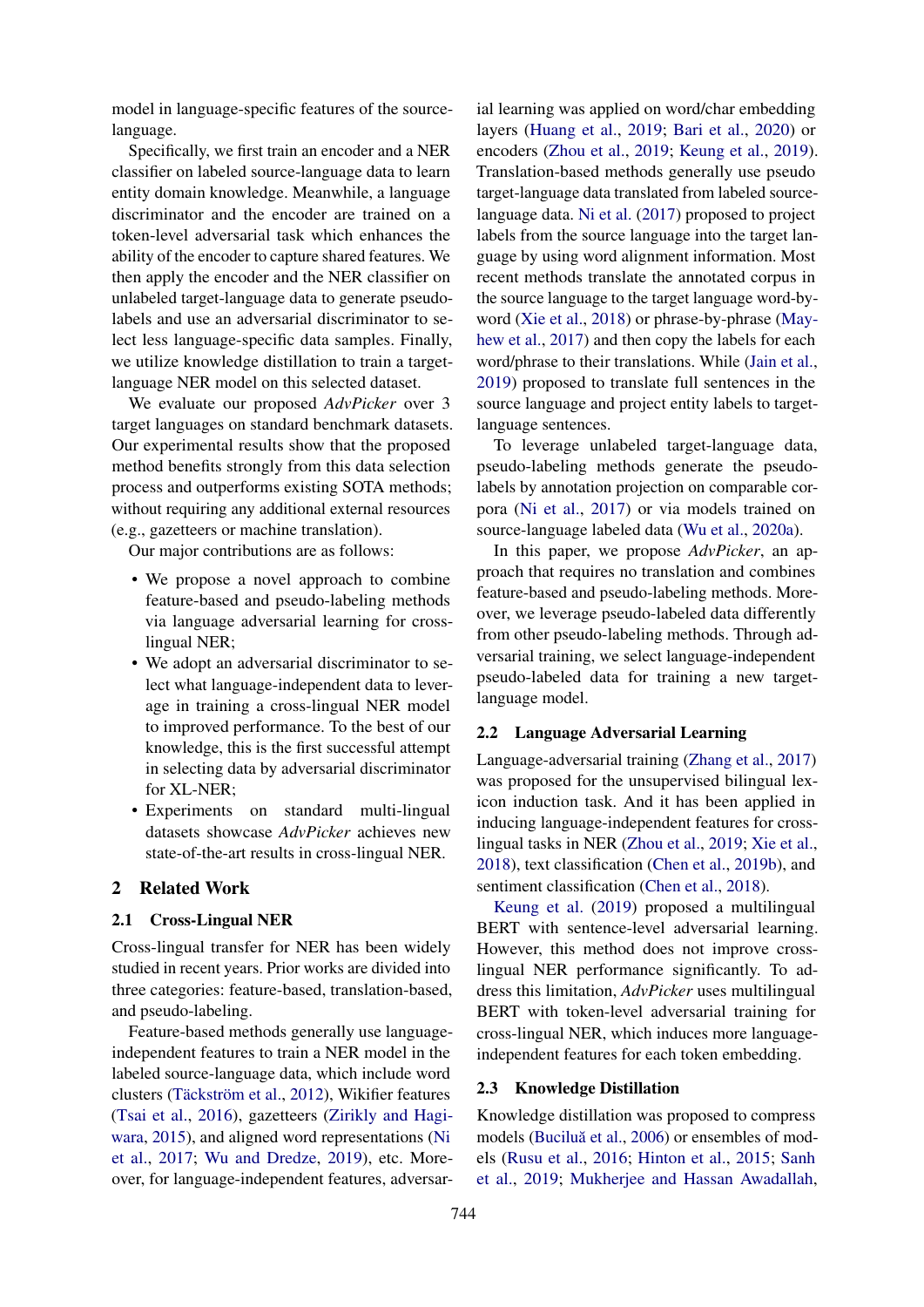[2020\)](#page-9-10) via transferring knowledge from one or more models (teacher models) to a smaller one (student model). Besides model compression, knowledge distillation has also been applied to various tasks, like cross-modal learning [\(Hu et al.,](#page-9-11) [2020\)](#page-9-11), machine translation [\(Weng et al.,](#page-10-9) [2020\)](#page-10-9), and automated machine learning [\(Kang et al.,](#page-9-12) [2020\)](#page-9-12).

In this paper, we adapt knowledge distillation to leverage unlabeled data in the cross-lingual NER task. This helps the student model learn richer information from easily obtainable data (with pseudolabels).

# 3 AdvPicker

In this section, we introduce our approach (*AdvPicker*) which utilizes the adversarial learning approach to select language-independent pseudolabeled data for training an effective targetlanguage NER model. Figure [1](#page-3-0) illustrates the framework of the proposed *AdvPicker*. Specifically, as shown in Figure [1\(](#page-3-0)a), we train an encoder and a NER classifier on the labeled source-language data. Meanwhile, a language discriminator and the encoder are trained on the token-level adversarial task. We then apply encoder and classifier over unlabeled target-language data to generate pseudolabels and use the adversarial discriminator to select the most language-independent pseudo-labeled data samples. Finally, we utilize knowledge distillation to train a target-language NER model on this selected dataset.

In the following section, we describe the language-independent data selection process, including the token-level adversarial training, data selection by the discriminator, and knowledge distillation on select language-independent data.

#### <span id="page-2-0"></span>3.1 Token-level Adversarial Training for Cross-Lingual NER

To avoid the model overfitting on language-specific features of the source-language, we propose the token-level adversarial learning (TLADV) framework, which is shown in Figure [1\(](#page-3-0)a).

Following [Keung et al.](#page-9-5) [\(2019\)](#page-9-5), we formulate adversarial cross-lingual NER as a multi-task problem: i) NER and ii) binary language classification (i.e source vs. target language). For the NER task, we train the encoder and classification layer on NER annotated text in the source language. The encoder learns to capture the NER features of the input sentences and then the classification layer tries

to predict the entity labels for each word based on their feature vectors.

For the language classification task, we train a language discriminator and an encoder on the labeled source-language dataset and unlabeled targetlanguage data. The language discriminator is added to classify whether an embedding generated by the encoder is associated to the source or the target language. The encoder tries to produce languageindependent embeddings that are difficult for the language discriminator to classify correctly. We define the encoder, the language discriminator, and their objectives as follows:

**Encoder** Given an input sentence  $x = [x_i]_{1 \le i \le N}$ with  $N$  words, we feed it into encoder  $E$  to obtain feature vectors  $\mathbf{h} = [h_i]_{1 \leq i \leq N}$  for all words:

<span id="page-2-1"></span>
$$
h = E(x) \tag{1}
$$

where  $E$  is the feature encoder which generates language-independent feature vectors  $h$  for each sentence  $x$ . Following [Keung et al.](#page-9-5) [\(2019\)](#page-9-5), we use multilingual BERT as the feature encoder here and denote the encoder as mBERT-TLADV.

NER Classifier We feed  $h$  into the NER classifier which is a linear classification layer with the softmax activation function to predict the entity label of token x.

<span id="page-2-2"></span>
$$
\mathcal{P}_{\theta}(\boldsymbol{Y}^{NER}) = \text{softmax}(\boldsymbol{W}^{NER}\boldsymbol{h} + \boldsymbol{b}^{NER}) \quad (2)
$$

where  $\mathcal{P}_{\theta}(\boldsymbol{Y}^{NER}) \in \mathbb{R}^{|\mathbb{C}|}$  is the probability distribution of entity labels for token  $x$  and  $\mathbb C$  is the entity label set.  $\mathbf{W}^{\text{NER}} \in \mathbb{R}^{d_e \times |\mathbb{C}|}$  and  $\mathbf{b}^{\text{NER}} \in \mathbb{R}^{|\mathbb{C}|}$  denote the to-be-learned parameters with  $d_e$  being the dimension of vector  $h$ .

Language Discriminator The language discriminator is comprised of two linear transformations and a ReLU function for classifying token embedding. The sigmoid function is used to predict the probability of whether  $h$  belongs to the source language.

<span id="page-2-3"></span>
$$
\mathcal{P}_{\theta}(\boldsymbol{Y}^{\text{DIS}}) = \sigma(\boldsymbol{W}^{\text{DIS1}} \text{ReLU}(\boldsymbol{W}^{\text{DIS2}} \boldsymbol{h})) \quad (3)
$$

where  $W^{\text{DIS1}} \in \mathbb{R}^{d_d \times d_e}$  and  $W^{\text{DIS2}} \in \mathbb{R}^{d_\ell \times d_d}$ , with  $d_d$  being the hidden dimension of discriminator and  $d_\ell$  the language classification task label size.  $\sigma$  is the sigmoid function to obtain the language probability of each word.

For language-adversarial training, we have 3 loss functions: the encoder loss  $\mathcal{L}^E$ , the language discriminator loss  $\mathcal{L}^{DIS}$ , and the NER task loss  $\mathcal{L}^{NER}$ .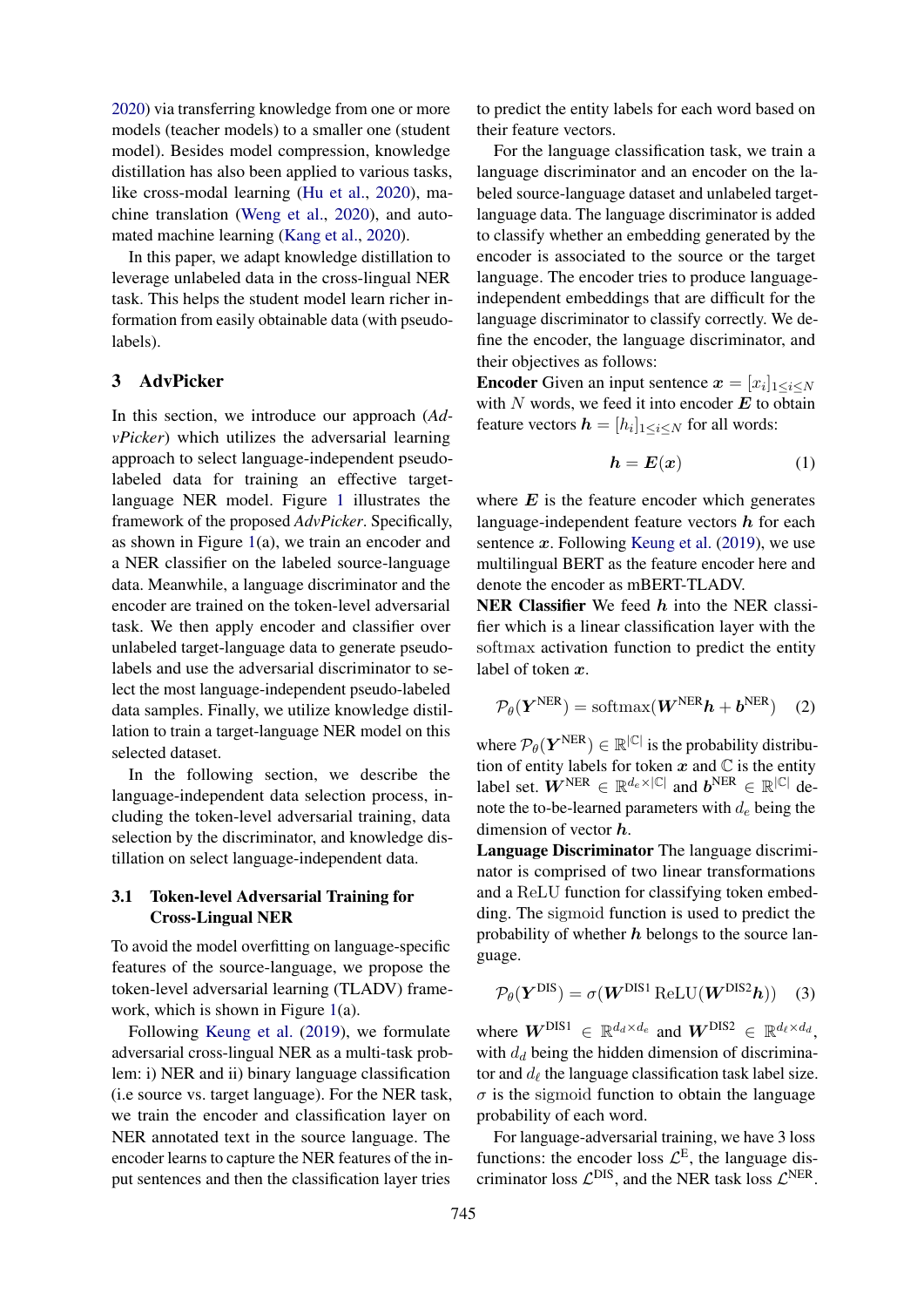<span id="page-3-0"></span>

Figure 1: Framework of the proposed *AdvPicker*. a) Overview of the token-level adversarial training process. The lines illustrate the training flows and the arrows indicate forward or backward propagation. Blue lines show the flow for source-language samples and grey ones are for the target language.  $\mathcal{L}^{NER}$ ,  $\mathcal{L}^{E}$ , and  $\mathcal{L}^{DIS}$  are the losses of the NER classifier, encoder and discriminator modules in *AdvPicker* respectively (Section [3.1\)](#page-2-0). Encoder and NER classifier are trained together on source-language samples (blue solid lines on the left side). Encoder and discriminator are trained for the adversarial task (on the right side). b) Language-independent data selection on pseudo-labeled data. c) Knowledge distillation on selected data.

Note that we don't add these three loss functions together for backward propagation. Parameters of different components in adversarial learning are alternatively updated based on the corresponding loss function, similarly to [Keung et al.](#page-9-5) [\(2019\)](#page-9-5). Specifically, for the NER task, the parameters of the encoder and the NER classifier are updated based on  $\mathcal{L}^{\text{NER}}$ . For the adversarial task, the parameters of the encoder are updated based on  $\mathcal{L}^{\text{E}}$ , while the parameters of the discriminator are updated based on  $\mathcal{L}^{DIS}$ . Algorithm [1](#page-4-0) shows the pseudocode for the adversarial training process.

<span id="page-3-1"></span>
$$
\mathcal{L}^{\mathcal{E}} = -\frac{1}{N} \sum_{i \in [1,N]} \log \mathcal{P}_{\theta}(Y_i^{\text{DIS}} = \tilde{y}_i^{\text{DIS}}) \n+ \log \mathcal{P}_{\theta}(Y_i^{\text{DIS}} = y_i^{\text{DIS}}) \n\mathcal{L}^{\text{DIS}} = -\frac{1}{N} \sum_{i \in [1,N]} \log \mathcal{P}_{\theta}(Y_i^{\text{DIS}} = y_i^{\text{DIS}}) \n+ \log \mathcal{P}_{\theta}(Y_i^{\text{DIS}} = \tilde{y}_i^{\text{DIS}})
$$
\n
$$
\mathcal{L}^{\text{NER}} = -\frac{1}{N} \sum_{i \in [1,N]} \log \mathcal{P}_{\theta}(Y_i^{\text{NER}} = y_i^{\text{NER}})
$$
\n(4)

where x is the sentence,  $y^{DIS} \in \{0, 1\}$  is the ground truth label for the language classification task,  $\tilde{y}^{DIS} \in \{0, 1\}$  is the negative label for the language elastification took and  $x^{NER} \subset \mathbb{R}^{N \times |\mathbb{C}|}$ language classification task, and  $y^{NER} \in \mathbb{R}^{N \times |\mathbb{C}|}$ is the ground truth of named entity recognition task for corresponding input  $x$ .

# 3.2 Language-Independent Data Selection

To obtain the pseudo labels  $\hat{y}^{\text{T-NER}}$  for targetlanguage examples, we apply the learned mBERT-TLADV model on the unlabeled target-language data  $x^T$ . However, the pseudo-labeled dataset  $\mathbb{D} =$  $\{x^{\text{T}}, \hat{y}^{\text{T-NER}}\}\$  may then contain lots of languagespecific samples. We then leverage the adversarial discriminator to select pseudo languageindependent samples from the generated set.

The language discriminator tries to make the encoder unable to distinguish the language of a token through confrontation. In this way, the encoder should pay more attention to features that are less related to the source language when learning the NER task. After adversarial training, the language discriminator can still correctly classify certain embeddings with a high probability. We define these as *language-specific* samples. Other samples are ambiguous regarding language (for example, sentences with probability close to 0.5), and they are defined as samples that are more *languageindependent*.

In order to quantify the language independence of each sample, we use the language discriminator to calculate the probability of whether the sentence  $x^T$  is from the source language  $\mathcal{P}_{\theta}(\boldsymbol{Y}^{\text{DIS}}, \boldsymbol{x}^T)$ , the formula is as follows:

$$
\mathcal{P}_{\theta}(\boldsymbol{Y}^{\text{DIS}}, \boldsymbol{x}^{\text{T}}) = \sigma(\boldsymbol{W}^{\text{DIS1}} \text{ReLU}(\boldsymbol{W}^{\text{DIS2}} \boldsymbol{h}^{\text{T}}))
$$
\n(5)

where  $x^T$  and  $h^T$ , respectively, denote the target-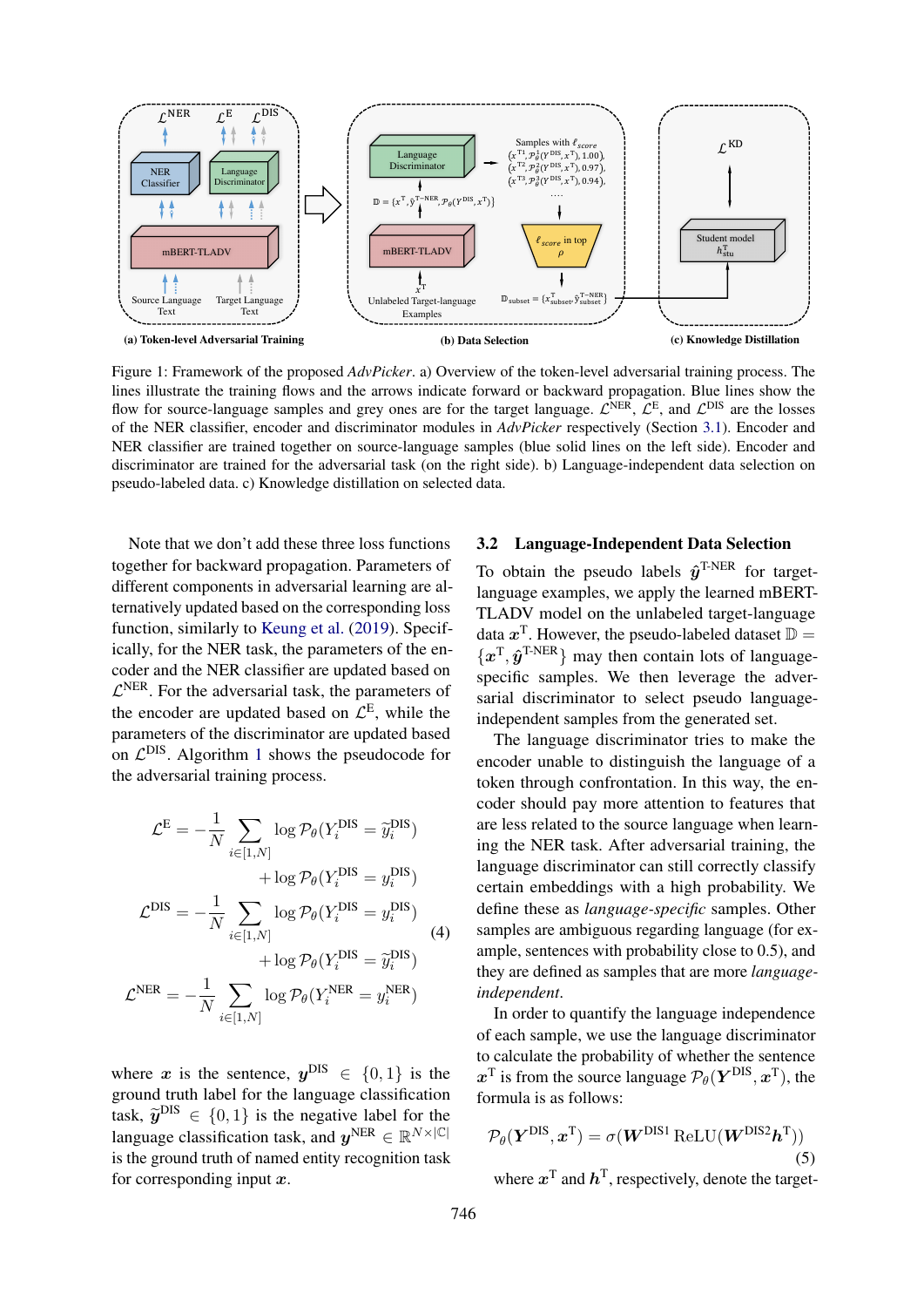<span id="page-4-0"></span>Algorithm 1 Pseudocode for token-level adversarial training on zero-shot cross-lingual NER.

- **Require:** training set  $\mathbb{D}_E = \mathbb{D}_{DIS} = \{(x, y^{DIS})\}$ and  $\mathbb{D}_{NER} = \{ (x, y^{NER}) \}$ , batch size  $bs = 1$ for clarity, batch number  $B$ , the output probability of model  $\mathcal{P}_{\theta}(\bm{Y}^m)$ , the hidden vector of model  $h$ .
- 1: Initialize hidden vector of  $W^*, b^*;$
- 2: for  $i = 1, \dots, B$  do
- 3: for model m in  ${NER, E, DIS}$  do
- 4: Sample batch  $(x, y) \in \mathbb{D}_m$ ;
- 5: # *Calculate model hidden vector*;
- 6:  $h = E(x)$ , refer to Equ[\(1\)](#page-2-1)
- 7: **if** model m equal to model NER then

8: Calculate 
$$
\mathcal{P}_{\theta}(\boldsymbol{Y}^{NER})
$$
, Eq.(2)

9: else

10: Calculate 
$$
\mathcal{P}_{\theta}(\boldsymbol{Y}^{DIS}), Eq.(3)
$$

- 11: end if
- 12: Calculate model loss  $\mathcal{L}_m$  using  $x, y$  and  $\mathcal{P}_{\theta}(\boldsymbol{Y}^{m})$ , Eq.[\(4\)](#page-3-1)
- 13: Update parameters of embeddings w.r.t. the gradients using  $\nabla \mathcal{L}_m$  with parameters  $W^m$ ,  $b^m$  and the encoder E (if m in  $\{NER, E\}$ .

14: end for

```
15: end for
```
language sentence and its feature vector, and  $\mathcal{P}_{\theta}(\boldsymbol{Y}^{\text{DIS}}, \boldsymbol{x}^{\text{T}})$  is the probability of  $\boldsymbol{x}^{\text{T}}$  mentioned in Eq. $(3)$  $(3)$ .

In order to select from the pseudo-labeled data, we design an index  $\ell_{\text{score}}$  to represent the language independence of a sentence  $x^T$  (the degree of model confusion on different languages). We assume it follows a uniform distribution and reaches its maximum when  $\mathcal{P}_{\theta}(\boldsymbol{Y}^{\text{DIS}}, \boldsymbol{x}^{\text{T}}) = 0.5$ . Conversely, the index is at its minimal value when  $\mathcal{P}_{\theta}(\boldsymbol{Y}^{\text{DIS}}, \boldsymbol{x}^{\text{T}})$  is equal to 0 or 1.

$$
\ell_{score}(\boldsymbol{x}^{\mathrm{T}}) = 1 - ||\mathcal{P}_{\theta}(\boldsymbol{Y}^{\mathrm{DIS}}, \boldsymbol{x}^{\mathrm{T}}) - 0.5|| \quad (6)
$$

We select target-language samples with the highest  $\ell_{\text{score}}$  in the top  $\rho$  as language-independent data.  $\rho$  is a hyper-parameter which is the data ratio of pseudo-labeled data. Finally, we obtain the selected target-language pseudo-labeled dataset  $\mathbb{D}_{\text{subset}} = \{x_{\text{subset}}^{\text{T}}, \hat{y}_{\text{subset}}^{\text{T-NER}}\},\$ a subset of target language pseudo-labeled dataset.

There are two reasons for selecting languageindependent samples by the language discriminator. First, these samples' feature vectors contain

less language-specific information which is helpful for cross-lingual transfer learning. Second, the NER classifier is trained on source-language labeled data. Therefore, it is more likely to generate high-quality predictive labels on selected targetlanguage samples that have similar feature vectors to source-language samples.

# 3.3 Knowledge Distillation on Language-Independent Data

To leverage such less language-dependent data, we train a target-language NER model on the selected pseudo-labeled data  $\mathbb{D}_{\text{subset}}$ . Considering a lot of helpful information can be carried in soft targets instead of hard targets [\(Hinton et al.,](#page-9-8) [2015\)](#page-9-8), we use the soft labels of the selected pseudo-data to train a student model  $h_{\text{stu}}^{\text{T}}$  via knowledge distillation. To construct the student model, we used the pretrained cased multilingual BERT(mBERT) [\(Devlin](#page-8-4) [et al.,](#page-8-4) [2019\)](#page-8-4) as the initialization and a linear layer with softmax function:

<span id="page-4-1"></span>
$$
\mathcal{P}_{\theta}(\boldsymbol{Y}^{\text{T-NER}}) = \text{softmax}(\boldsymbol{W}^{\text{T-NER}} \boldsymbol{h}_{\text{stu}}^{\text{T}} + \boldsymbol{b}^{\text{T-NER}})
$$
\n(7)

where  $P_{\theta}(Y^{T\text{-}NER})$  is the distribution of entity labels probability output from the student model.  $W^{T\text{-}\hat{\text{N}}\text{ER}} \in \mathbb{R}^{d_s \times |\mathbb{C}|}$  and  $b^{T\text{-}\text{N}\text{ER}} \in \mathbb{R}^{|\mathbb{C}|}$  are learnable parameters of the student NER model.

Following [Wu et al.](#page-10-1) [\(2020a\)](#page-10-1), the loss function L KD is defined as the *mean squared error* (MSE) between the prediction output  $P_{\theta}(Y^{T\text{-}NER})$  and the soft labels of the selected data, which is formulated as:

$$
\mathcal{L}^{\text{KD}} = \frac{1}{N} \sum_{i \in [1, N]} (\mathcal{P}_{\theta}(\boldsymbol{Y}^{\text{T-NER}}) - \hat{\boldsymbol{y}}^{\text{T-NER}}_{\text{subset}})^2 \quad (8)
$$

where  $\hat{y}_{\text{subset}}^{\text{T-NER}} \in \mathbb{D}_{\text{subset}}$  are the selected soft labels with N tokens and  $P_{\theta}(\boldsymbol{Y}^{\text{T-NER}})$  is the prediction probability of the selected sentence  $x^T$ . By minimizing the MSE loss, the student model is trained supervised on the target-language selected data pseudo-labels.

For inference in the target language, we only apply the student model on test cases to predict the probability distribution of entity labels for each token in sentences, as Eq.[\(7\)](#page-4-1). To ensure the entity labels follow the NER tagging scheme, the prediction result is generated by Viterbi decoding [\(Chen](#page-8-5) [et al.,](#page-8-5) [2019a\)](#page-8-5).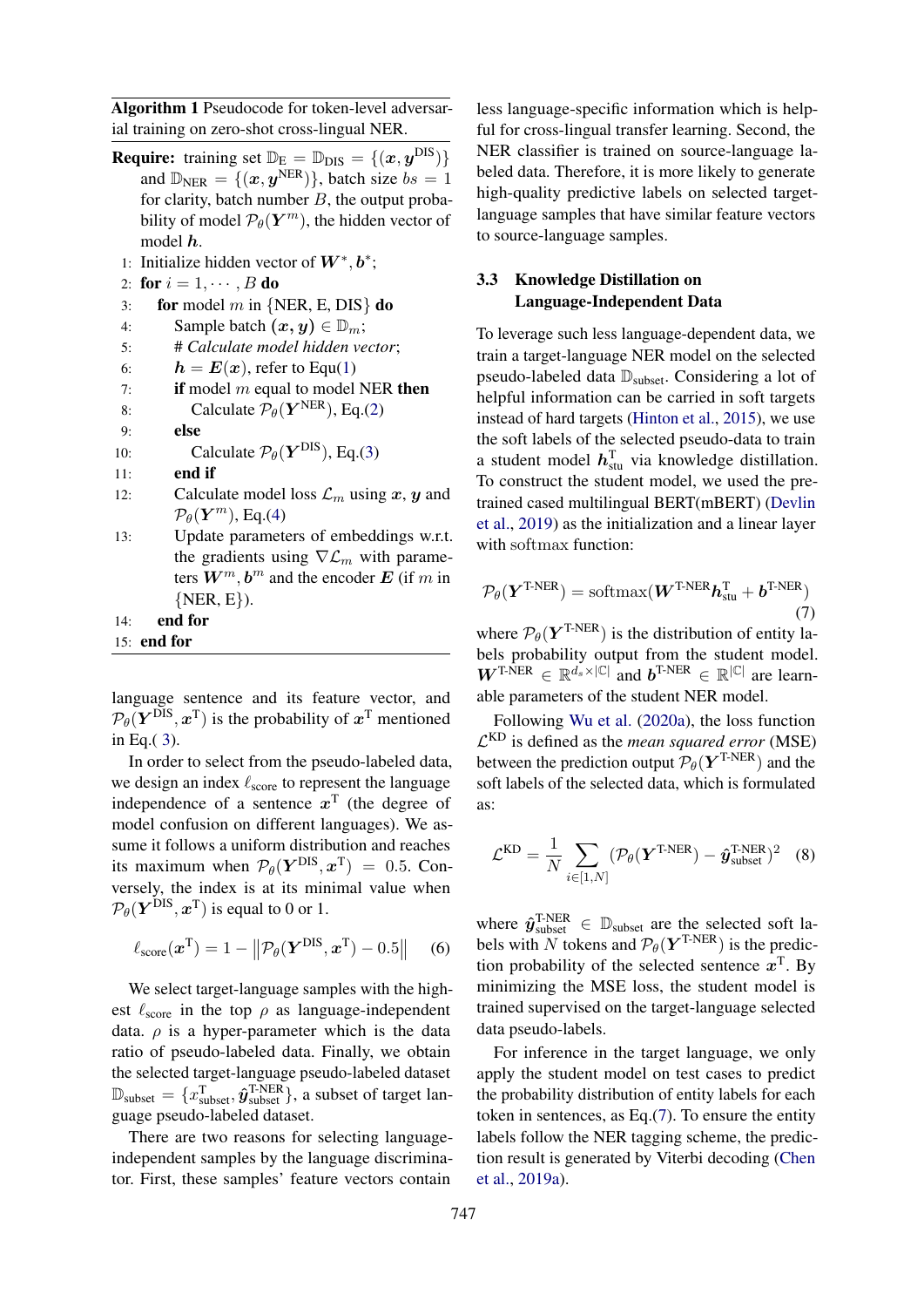<span id="page-5-2"></span>

| Language     | <b>Type</b>   | Train   Dev   Test |               |       |
|--------------|---------------|--------------------|---------------|-------|
| English [en] | # of Sentence | 14,987 3,466 3,684 |               |       |
| (CoNLL-2003) | # of Entity   | 23,499             | $5,942$ 5,648 |       |
| German [de]  | # of Sentence | 12,705             | 3,068         | 3,160 |
| (CoNLL-2003) | # of Entity   | 11,851             | 4,833         | 3,673 |
| Spanish [es] | # of Sentence | 8,323              | 1,915         | 1,517 |
| (CoNLL-2002) | # of Entity   | 18,798             | 4,351         | 3,558 |
| Dutch [nl]   | # of Sentence | 15,806             | 2,895         | 5,195 |
| (CoNLL-2002) | # of Entity   | 13,344             | $2,616$ 3,941 |       |

Table 1: Statistics of the benchmark datasets.

#### 4 Experiments

#### 4.1 Experiment Settings

#### **Datasets**

We conduct experiments in 4 different languages: English [en], Spanish [es], Dutch [nl], German [de]. Spanish and Dutch data is from the CoNLL-2002 NER shared task [\(Tjong Kim Sang,](#page-10-10) [2002a\)](#page-10-10)<sup>[2](#page-5-0)</sup>, while English and German are from CoNLL-2003 [\(Tjong](#page-10-11) [Kim Sang,](#page-10-11) [2002b\)](#page-10-11) [3](#page-5-1) . Table [1](#page-5-2) presents some basic statistics of the datasets used in our experiments.

CoNLL-2002/2003 data uses gold standard labelling and it is tagged with four entity types: PER, LOC, ORG, and MISC. Following [Wu](#page-10-0) [and Dredze](#page-10-0) [\(2019\)](#page-10-0), we use the BIO labeling scheme [\(Farber et al.,](#page-9-13) [2008\)](#page-9-13) and the official split of train/validation/test sets. As previous works (Täckström et al., [2012;](#page-10-4) [Jain et al.,](#page-9-6) [2019;](#page-9-6) [Wu et al.,](#page-10-2) [2020b\)](#page-10-2), for all experiments, we always use English as source language and the others as target languages. Our models are trained on the training set of English and evaluated on the test sets of each target language.

Note that for each target language, we only use text in its training set to train our model with these unlabeled target language data. In adversarial learning, we randomly sample data from all target languages and construct a target-language dataset of the same size as the English training dataset.

#### Implementation Details

We implement AdvPicker using PyTorch 1.6.0. For data pre-processing, we leverage WordPiece [\(Wu](#page-10-12) [et al.,](#page-10-12) [2016\)](#page-10-12) to tokenize each sentence into a sequence of sub-words which are then fed into the model. For the encoder (i.e.  $E$  in Eq.[\(1\)](#page-2-1)) and student model (i.e.  $h_{\text{stu}}^{\text{T}}$  in Eq.[\(7\)](#page-4-1)), we employ the

pre-trained cased multilingual BERT in Hugging-Face's Transformers [\(Wolf et al.,](#page-10-13) [2020\)](#page-10-13)<sup>[4](#page-5-3)</sup> as backbone model, which has 12 transformer blocks, 12 attention heads, and 768 hidden units.

We empirically select the following hyperparameters. Specifically, referring to the settings of [Wu et al.](#page-10-2) [\(2020b\)](#page-10-2), we freeze the parameters of the embedding layer and the bottom three layers of the multilingual BERT used in the encoder and the NER student model. We train all models using a batch size of 32, maximum sequence length of 128, a dropout rate of 0.1, and use AdamW [\(Loshchilov](#page-9-14) [and Hutter,](#page-9-14) [2019\)](#page-9-14) as optimizer. For sequence prediction, we apply Viterbi decoding [\(Chen et al.,](#page-8-5) [2019a\)](#page-8-5) on all models in our experiments.

Following [Keung et al.](#page-9-15) [\(2020\)](#page-9-15), in all experiments the other hyper-parameters are tuned on each target language dev set. We train all models for 10 epochs and choose the best model checkpoint with the target dev set. For adversarial learning, we set the learning rate of 6e-5 for the NER loss  $\mathcal{L}^{\text{NER}}$  and 6e-7 for both loss encoder  $\mathcal{L}^{\text{E}}$  and discriminator loss  $\mathcal{L}^{DIS}$ . For knowledge distillation, we use a learning rate of 6e-5 for the student models. We set the hidden dimension of the discriminator as 500. For data selection,  $\rho$  is set to 0.8. Following [Tjong Kim Sang](#page-10-10) [\(2002a\)](#page-10-10), we use the entity level F1 score as evaluation metric. Moreover, experiments are repeated 5 times for different random seeds on each corpus.

Note that the selected data from the discriminator is generated by combination of output from mBERT-TLADVs with different random seeds, as we observe only a small number of samples with high  $\ell_{\text{score}}$  in the selected data generated by each model. Specifically, for each target-language sentence  $x^T$ , there are 5 corresponding soft label sequences generated from 5 different mBERT-TLADV models. From those, only sequences that have the highest sum of each predicted label confidence are kept.

Our models are trained on a Tesla P100 GPU (16GB). mBERT-TLADV has 178M parameters and trains in  $\approx$ 130min, while the student models  $h_{\text{stu}}^{\text{T}}$  have 177M parameters and take  $\approx$ 21min.

# 4.2 Comparison with State-of-The-Art Results

Table [2](#page-6-0) reports the zero-shot cross-lingual NER results of different methods on the 3 target languages.

<span id="page-5-0"></span><sup>2</sup> https://www.clips.uantwerpen.be/conll2002/ner/

<span id="page-5-1"></span><sup>3</sup> https://www.clips.uantwerpen.be/conll2003/ner/

<span id="page-5-3"></span><sup>4</sup> https://github.com/huggingface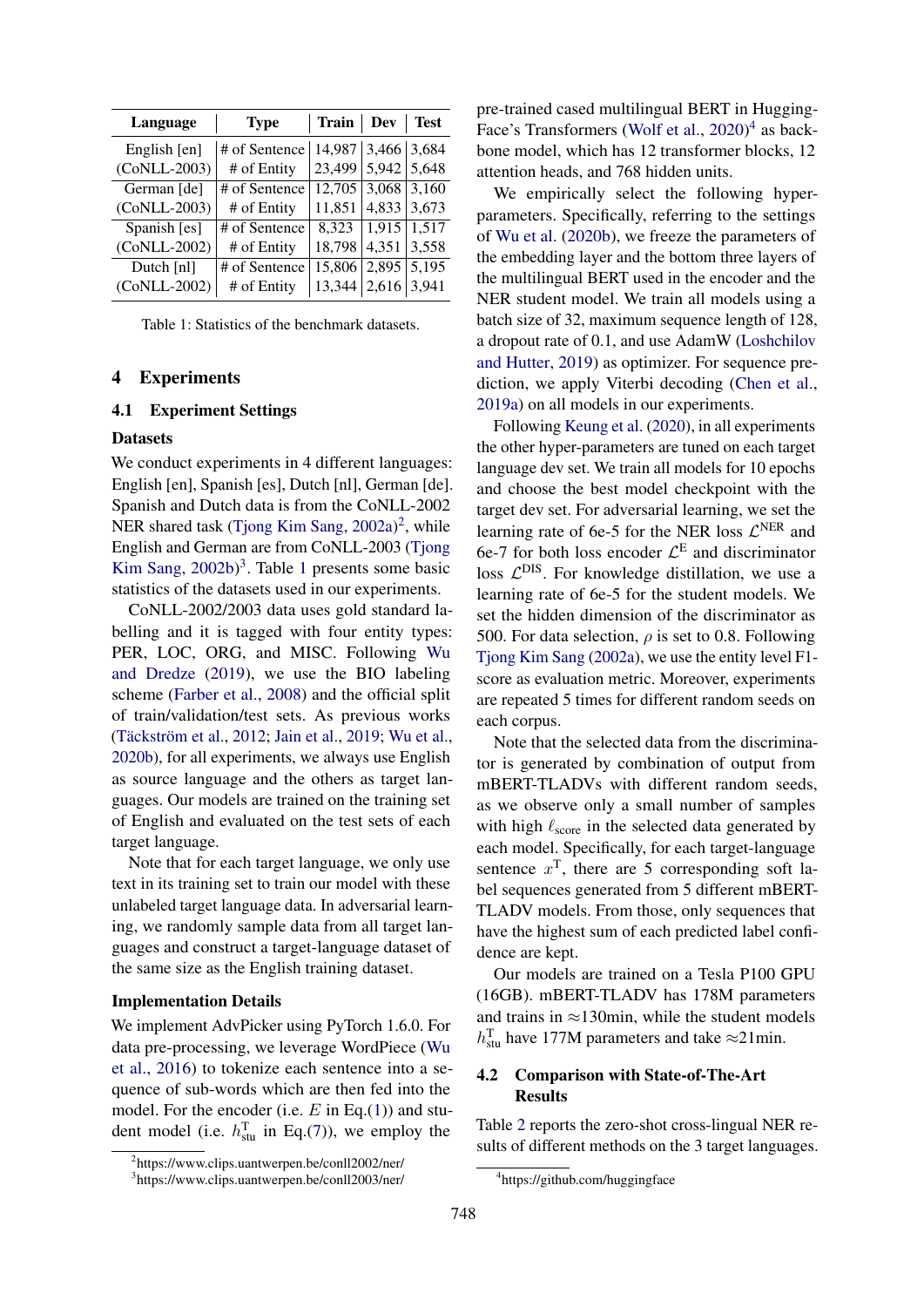<span id="page-6-0"></span>

| <b>Model</b>            | de               | <b>es</b>        | nl                                                                  | Avg                               |
|-------------------------|------------------|------------------|---------------------------------------------------------------------|-----------------------------------|
| Täckström et al. (2012) | 40.40            | 59.30            | 58.40                                                               | 52.70                             |
| Tsai et al. (2016)      | 48.12            | 60.55            | 61.56                                                               | 56.74                             |
| Ni et al. (2017)        | 58.50            | 65.10            | 65.40                                                               | 63.00                             |
| Mayhew et al. (2017)    | 57.23            | 64.10            | 63.37                                                               | 61.57                             |
| Xie et al. (2018)       | 57.76            | 72.37            | 71.25                                                               | 67.13                             |
| Jain et al. (2019)      | 61.5             | 73.5             | 69.9                                                                | 68.30                             |
| Bari et al. (2020)      | 65.24            | 75.93            | 74.61                                                               | 71.93                             |
| Wu and Dredze (2019)    | 69.56            | 74.96            | 77.57                                                               | 73.57                             |
| Keung et al. (2019)     | 71.9             | 74.3             | 77.6                                                                | 74.60                             |
| Wu et al. (2020b)       | 73.16            | 76.75            | 80.44                                                               | 76.78                             |
| Wu et al. (2020a)*      | $73.61 \pm 0.39$ | $77.3 \pm 0.78$  | $81.2 \pm 0.83$                                                     | $77.37 \pm 0.67$                  |
| mBERT-ft                | $72.59 \pm 0.31$ | $75.12 \pm 0.83$ |                                                                     | $80.34 \pm 0.27$ 76.02 $\pm$ 0.47 |
| mBERT-TLADV             |                  |                  | $73.89 \pm 0.56$ $76.92 \pm 0.62$ $80.62 \pm 0.56$ $77.14 \pm 0.58$ |                                   |
| AdvPicker               |                  |                  | 75.01 $\pm$ 0.50 79.00 $\pm$ 0.21 82.90 $\pm$ 0.44 78.97 $\pm$ 0.38 |                                   |

Table 2: Results of our approach and prior state-of-the-art methods for zero-shot cross-lingual NER. \* denotes the version of the method without additional data.

These include AdvPicker, prior SOTA methods, and two re-implemented baseline methods, i.e., mBERT-TLADV (Section [3.1\)](#page-2-0) and mBERT-ft (mBERT fine-tuned on labeled source-language data). Note that some existing methods use the translation model as an additional data transfer source, whereas our method does not. For a fair comparison, we compare against the version of UniTrans [\(Wu et al.,](#page-10-1) [2020a\)](#page-10-1) w/o translation (as reported in their paper). Our method outperforms the existing methods with F1-scores of 75.01, 79.90, and 82.90, when using only source-language labeled data and target-language unlabeled data. Particularly, compared with Unitrans\* (previous SOTA), AdvPicker achieves an improvement of F1-score ranging from 1.41 in German to 1.71 in Dutch. Furthermore, our result is comparable to the full UniTrans using also translation (0.04 F1 difference on average).

Besides, AdvPicker achieves an average F1 score improvement of 1.83 over mBERT-TLADV and 2.95 over mBERT-ft. These results well demonstrate the effectiveness of the proposed approach, which is mainly attributed to more effectively leveraging unlabeled target language data and selecting the language-independent data for cross-lingual transfer.

# 4.3 Quality of Selected Data

Language-Independence We use the selected dataset  $\mathbb{D}_{\text{subset}}$  to train student models via knowledge distillation.  $\mathcal{P}_{\theta}(\boldsymbol{Y}^{\text{T-NER}})$  in  $\mathbb{D}_{\text{subset}}$  is calcu-

<span id="page-6-1"></span>

|                                                                                                          | de | es nl Avg |  |
|----------------------------------------------------------------------------------------------------------|----|-----------|--|
| mBERT 99.08 99.66 98.98 99.24<br>mBERT-ft 98.38 98.66 97.27 98.10<br>mBERT-TLADV 79.62 82.89 77.45 79.99 |    |           |  |
|                                                                                                          |    |           |  |
|                                                                                                          |    |           |  |

Table 3: Accuracy of discriminators for different models in the three target languages.

<span id="page-6-2"></span>

| Language Selected Other |       |             | $\Delta$ |
|-------------------------|-------|-------------|----------|
| de                      | 77.87 | 63.83 14.04 |          |
| es                      | 76.45 | 69.23 7.22  |          |
| nl                      | 84.33 | 66.97 17.36 |          |
| Avg                     | 79.55 | 66.68 12.87 |          |

Table 4: Teacher model F1 scores over target language training sets, w/o adversarial approach and distillation.

<span id="page-6-3"></span>

| Data type de es nl Total                                              |  |  |
|-----------------------------------------------------------------------|--|--|
|                                                                       |  |  |
| Selected data 9733 6724 12668 29125<br>Other data 2434 1681 3168 7283 |  |  |

Table 5: Sentence numbers of the Selected/Other splits in the target language training sets.

lated over feature vectors generated by mBERT-TLADV. To validate the language-independence of these feature vectors, we apply three discriminators defined as in Eq.[\(3\)](#page-2-3) to classify the token fea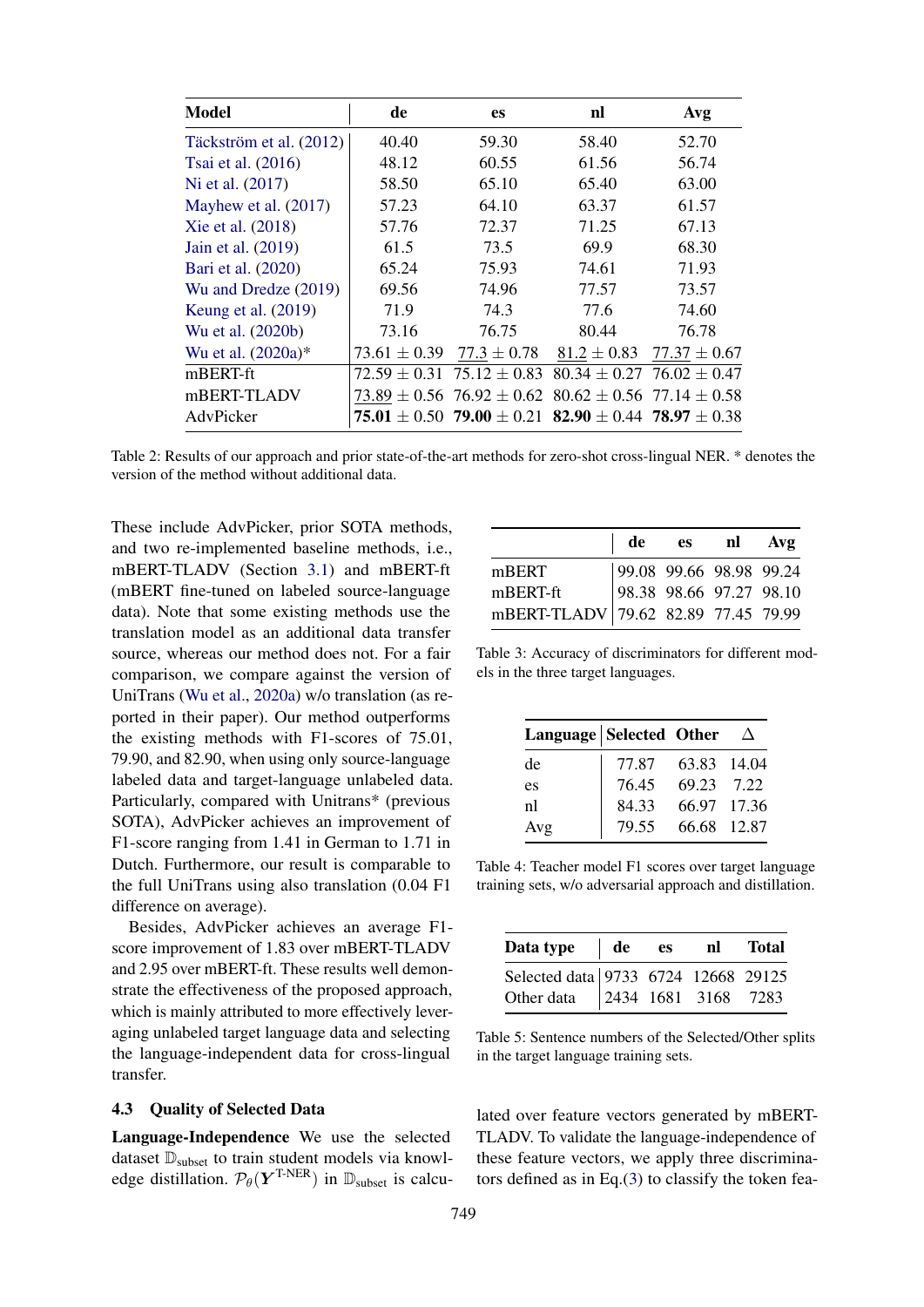ture vectors from three different encoders: mBERT, mBERT-ft, and mBERT-TLADV.

Unlike in the adversarial learning setting, we fix the parameters of the three encoders and only train the discriminators. We use each language training set to train discriminators and evaluate on each target language corresponding test set. Table [3](#page-6-1) reports the discriminator accuracy for 3 different encoders. We can see that the classification accuracy is reduced with adversarial training, which suggests that the similarity of feature vectors between the source language and the target language is improved; which further demonstrates the feature vectors become more language-independent when adversarial training is applied.

Pseudo Labels To evaluate the languageindependent quality of pseudo labels, we calculate the F1 scores of the pseudo labels and the number of sentences involved. We denote languageindependent data and language-specific data as "selected data" and "other data" respectively.

Table [4](#page-6-2) reports the pseudo labels F1 scores of both language-independent data and languagespecific data for each target language using mBERT-TLADV. Generally, the average F1 score of language-independent data is 12.87 points higher than language-specific data, which suggests that language-independent data has higher quality pseudo-labels. Furthermore, the selected data contains less language-specific information.

Table [5](#page-6-3) reports the number of languageindependent and language-specific examples for each language. From these results (Tables [4,](#page-6-2) [5\)](#page-6-3), we observe that the selected data is still high-quality, even if we set a very loose threshold (80% of unlabeled data being selected).

# 4.4 Model Performance over Selected/Other Data Splits

In order to better analyse the behaviour of AdvPicker across data variations, we use the trained language discriminator to split the target language test sets into Selected and Other partitions (similarly to how the training set is processed). Table [7](#page-8-6) shows the different models's F1 scores for the partitioned data.

From Table [7,](#page-8-6) we can draw these conclusions:

1) As expected, models perform better over Selected data than over Other data;

2) AdvPicker is only trained on Selected data, but nonetheless outperforms all baseline models in

both data partitions;

3) AdvPicker's approach effectively selects examples with better features and is not over-biased towards Selected data.

#### 4.5 Ablation Study

To validate the contributions of different process in the proposed AdvPicker, we introduce the following variants of AdvPicker and baselines to perform an ablation study: 1) *AdvPicker w/o KD*, which directly combines the prediction of test data from *mBERT-TLADVs* with different seeds without knowledge distillation on pseudo-labeled training data. 2) *AdvPicker w All-Data*, which trains a student model on all target-language pseudo-labeled data generated by *mBERT-TLADV*. 3) *mBERT-ft*, mBERT fine-tuned on source-language labeled data. 4) *mBERT-TLADV* (Section [3.1\)](#page-2-0), meaning mBERT trained on source-language labeled data with token-level adversarial learning.

Table [6](#page-8-7) reports the performance of each method and their performance drops compared to AdvPicker. Moreover, we can draw more in-depth observations as follows:

1) Comparing AdvPicker with *AdvPicker w/o KD* and *AdvPicker w All-Data*, we can see that selecting the language-independent data is reasonable. That also validates the effectiveness of the model trained on language-independent data via knowledge distillation.

2) *mBERT-ft* outperforms *mBERT-TLADV*. Such results well demonstrate that token-level adversarial learning is helpful to train a languageindependent feature encoder and brings performance improvement.

3) By comparing the F1 scores of *AdvPicker w All-Data* and AdvPicker on the target languages, we observe that training on selected data brings higher performance improvements on larger datasets, e.g., German [de] and Dutch [nl], and lower improvements on the smaller Spanish [es] dataset. Although selected data has high-quality pseudo labels, smaller sizes of selected datasets may limit performance improvements.

#### 4.6 Stability Analysis

Because BERT fine-tuning is known to be unstable in few-shot tasks, as discussed in [Zhang et al.](#page-10-14) [\(2021\)](#page-10-14). mBERT-based methods' performances on the CoNLL NER dataset are likely also unstable. To evaluate the stability of AdvPicker, we compare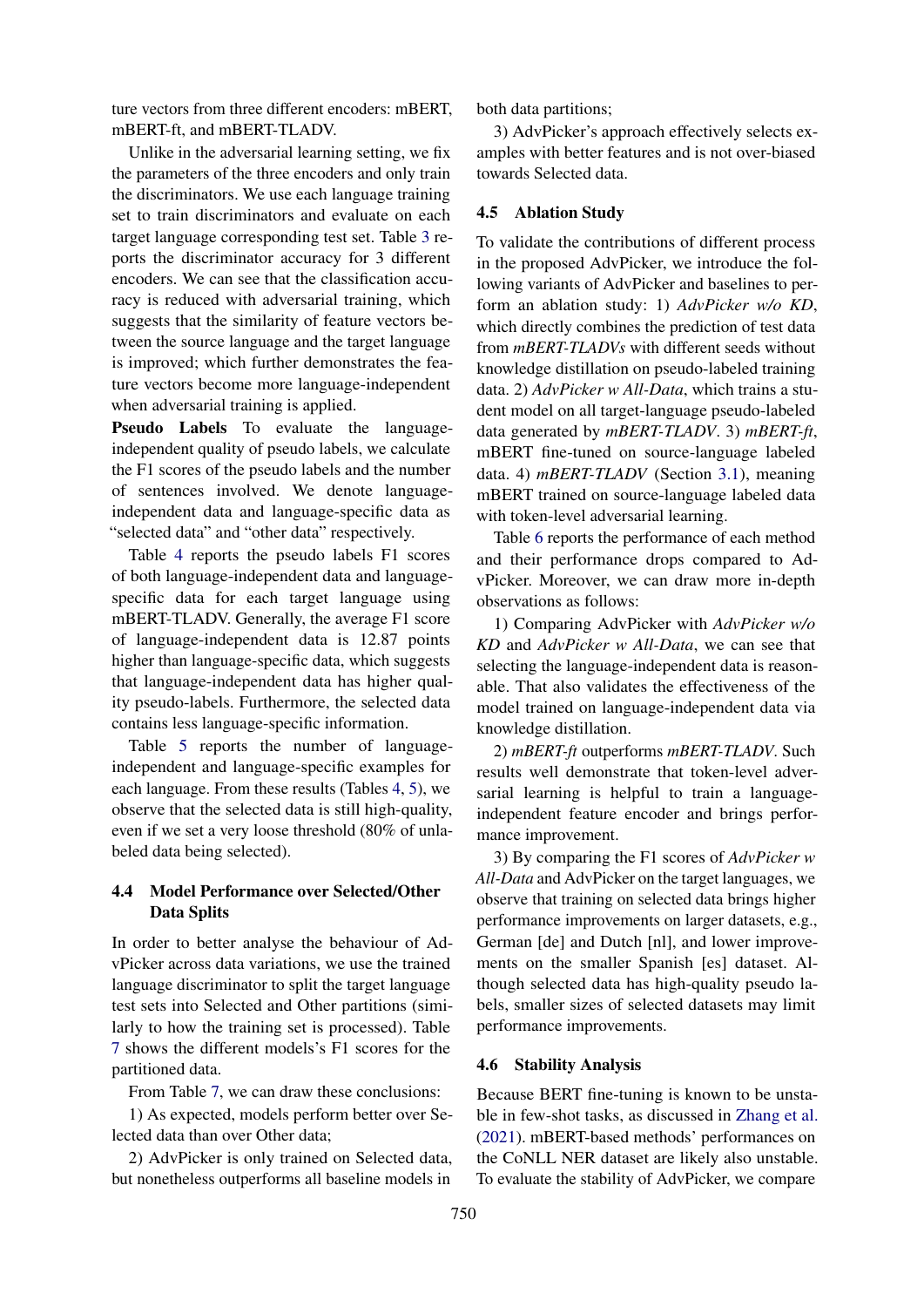<span id="page-8-7"></span>

| Model                                                                        | de    | es    | nl                                                               | Avg   |
|------------------------------------------------------------------------------|-------|-------|------------------------------------------------------------------|-------|
| AdvPicker                                                                    | 75.02 | 79.00 | 82.90                                                            | 78.97 |
| mBERT-ft                                                                     |       |       | $\sqrt{72.59 (-2.43) 75.12 (-3.88) 80.34 (-2.56) 76.02 (-2.95)}$ |       |
| mBERT-TLADV                                                                  |       |       | $73.89(-1.13)$ 76.92 (-2.08) 80.62 (-2.28) 77.14 (-1.83)         |       |
| AdvPicker w/o KD                                                             |       |       | $\mid$ 73.98 (-1.04) 77.91 (-1.09) 80.55 (-2.35) 77.48 (-1.49)   |       |
| AdvPicker w All-Data 74.02 (-1.00) 78.72 (-0.28) 80.69 (-2.21) 77.81 (-1.16) |       |       |                                                                  |       |

Table 6: Ablation study for the proposed *AdvPicker*, where numbers in parenthesis denote performance change.

<span id="page-8-6"></span>

| <b>Methods</b>           | de (Selected) de (Other) es (Selected) es (Other) nl (Selected) nl (Other) |       |       |       |       |       |
|--------------------------|----------------------------------------------------------------------------|-------|-------|-------|-------|-------|
| mBERT-ft                 | 73.65                                                                      | 70.66 | 77.29 | 70.39 | 81.67 | 69.89 |
| mBERT-TLADV              | 74.05                                                                      | 72.49 | 78.04 | 73.86 | 81.83 | 77.89 |
| UniTrans w/o translation | 74.48                                                                      | 71.71 | 77.29 | 73.18 | 83.15 | 70.39 |
| AdvPicker                | 75.11                                                                      | 73.76 | 79.19 | 75.68 | 84.19 | 79.15 |

Table 7: F1 scores over the Select/Other test set splits in different target languages. *AdvPicker* has better performance also on Other data for all languages.

the standard deviation of F1 scores for mBERT-ft, Unitrans, and AdvPicker.

Table [2](#page-6-0) includes the standard deviation of F1 scores over five runs for each model. AdvPicker has a lower average standard deviation in the three target languages than the other mBERT-based methods. Such results demonstrate that selected data can bring a degree of stability to the model, or limit instability, as the student model in AdvPicker is trained on selected data with the soft labels from other trained models.

# 5 Conclusion

In this paper, we propose a novel approach to combine the feature-based method and pseudo labeling via language adversarial learning for cross-lingual NER. AdvPicker is the first successful attempt in selecting language-independent data by adversarial discriminator to cross-lingual NER. Our experimental results show that the proposed system benefits strongly from this new data selection process and outperforms existing state-of-the-art methods, even without requiring additional extra resources.

#### References

<span id="page-8-0"></span>M. Saiful Bari, Shafiq R. Joty, and Prathyusha Jwalapuram. 2020. [Zero-resource cross-lingual named en](https://aaai.org/ojs/index.php/AAAI/article/view/6237)[tity recognition.](https://aaai.org/ojs/index.php/AAAI/article/view/6237) In *The Thirty-Fourth AAAI Conference on Artificial Intelligence, AAAI 2020, The Thirty-Second Innovative Applications of Artificial Intelligence Conference, IAAI 2020, The Tenth AAAI*

*Symposium on Educational Advances in Artificial Intelligence, EAAI 2020, New York, NY, USA, February 7-12, 2020*, pages 7415–7423. AAAI Press.

- <span id="page-8-3"></span>Cristian Buciluă, Rich Caruana, and Alexandru Niculescu-Mizil. 2006. Model compression. In *Proceedings of the 12th ACM SIGKDD international conference on Knowledge discovery and data mining*, pages 535–541.
- <span id="page-8-5"></span>Hui Chen, Zijia Lin, Guiguang Ding, Jian-Guang Lou, Yusen Zhang, and Börje F. Karlsson. 2019a. [GRN:](https://doi.org/10.1609/aaai.v33i01.33016236) [Gated relation network to enhance convolutional](https://doi.org/10.1609/aaai.v33i01.33016236) [neural network for named entity recognition.](https://doi.org/10.1609/aaai.v33i01.33016236) In *The Thirty-Third AAAI Conference on Artificial Intelligence, AAAI 2019, The Thirty-First Innovative Applications of Artificial Intelligence Conference, IAAI 2019, The Ninth AAAI Symposium on Educational Advances in Artificial Intelligence, EAAI 2019, Honolulu, Hawaii, USA, January 27 - February 1, 2019*, pages 6236–6243. AAAI Press.
- <span id="page-8-1"></span>Xilun Chen, Ahmed Hassan Awadallah, Hany Hassan, Wei Wang, and Claire Cardie. 2019b. [Multi](https://doi.org/10.18653/v1/P19-1299)[source cross-lingual model transfer: Learning what](https://doi.org/10.18653/v1/P19-1299) [to share.](https://doi.org/10.18653/v1/P19-1299) In *Proceedings of the 57th Annual Meeting of the Association for Computational Linguistics*, pages 3098–3112, Florence, Italy. Association for Computational Linguistics.
- <span id="page-8-2"></span>Xilun Chen, Yu Sun, Ben Athiwaratkun, Claire Cardie, and Kilian Weinberger. 2018. [Adversarial deep av](https://doi.org/10.1162/tacl_a_00039)[eraging networks for cross-lingual sentiment classi](https://doi.org/10.1162/tacl_a_00039)[fication.](https://doi.org/10.1162/tacl_a_00039) *Transactions of the Association for Computational Linguistics*, 6:557–570.
- <span id="page-8-4"></span>Jacob Devlin, Ming-Wei Chang, Kenton Lee, and Kristina Toutanova. 2019. [BERT: Pre-training of](https://doi.org/10.18653/v1/N19-1423) [deep bidirectional transformers for language under](https://doi.org/10.18653/v1/N19-1423)[standing.](https://doi.org/10.18653/v1/N19-1423) In *Proceedings of the 2019 Conference*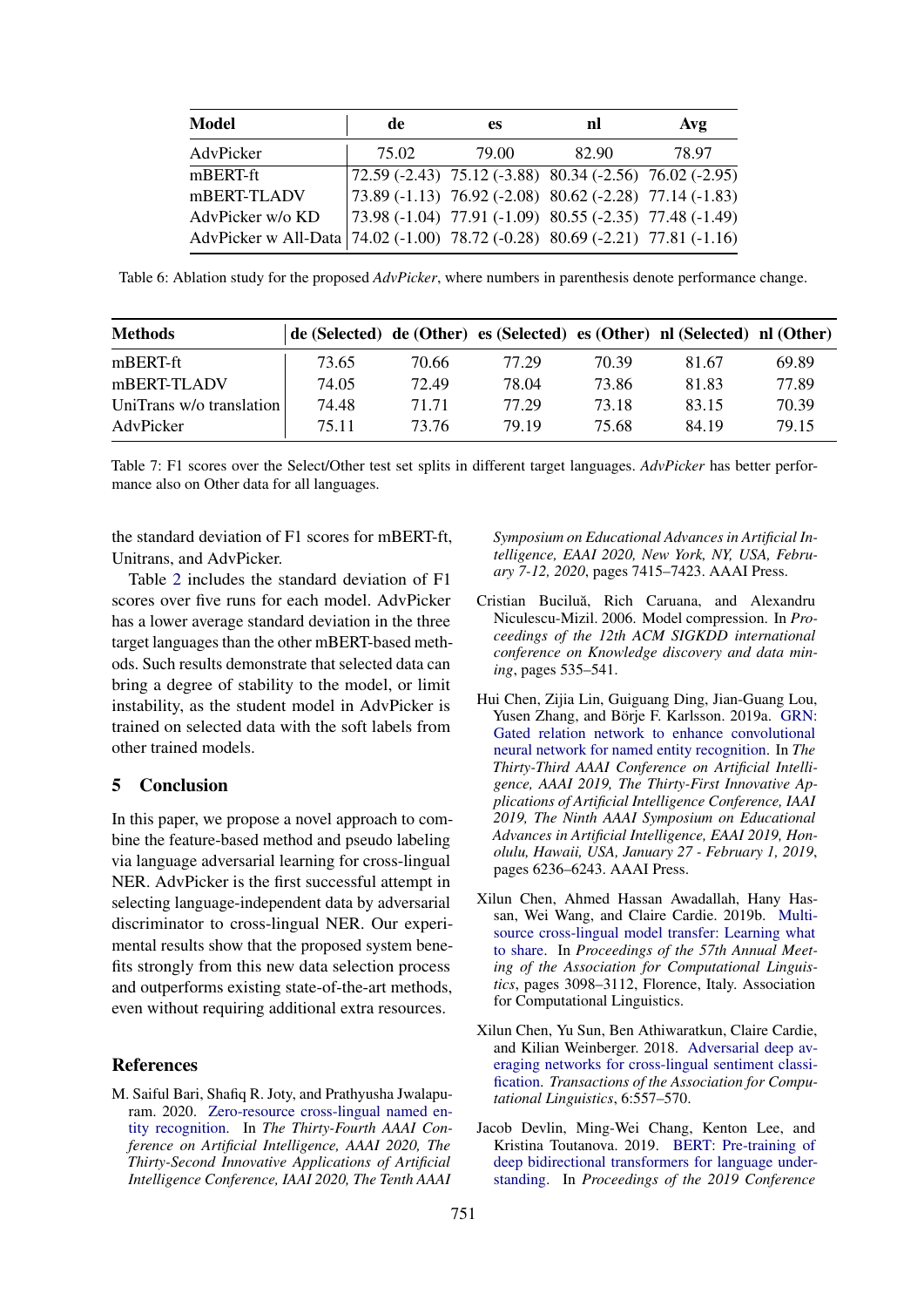*of the North American Chapter of the Association for Computational Linguistics: Human Language Technologies, Volume 1 (Long and Short Papers)*, pages 4171–4186, Minneapolis, Minnesota. Association for Computational Linguistics.

- <span id="page-9-13"></span>Benjamin Farber, Dayne Freitag, Nizar Habash, and Owen Rambow. 2008. [Improving NER in Arabic](http://www.lrec-conf.org/proceedings/lrec2008/pdf/625_paper.pdf) [using a morphological tagger.](http://www.lrec-conf.org/proceedings/lrec2008/pdf/625_paper.pdf) In *Proceedings of the Sixth International Conference on Language Resources and Evaluation (LREC'08)*, Marrakech, Morocco. European Language Resources Association (ELRA).
- <span id="page-9-8"></span>Geoffrey Hinton, Oriol Vinyals, and Jeff Dean. 2015. Distilling the knowledge in a neural network. *arXiv preprint arXiv:1503.02531*.
- <span id="page-9-11"></span>Hengtong Hu, Lingxi Xie, Richang Hong, and Qi Tian. 2020. [Creating something from nothing: Unsuper](https://doi.org/10.1109/CVPR42600.2020.00319)[vised knowledge distillation for cross-modal hash](https://doi.org/10.1109/CVPR42600.2020.00319)[ing.](https://doi.org/10.1109/CVPR42600.2020.00319) In *2020 IEEE/CVF Conference on Computer Vision and Pattern Recognition, CVPR 2020, Seattle, WA, USA, June 13-19, 2020*, pages 3120–3129. IEEE.
- <span id="page-9-4"></span>Lifu Huang, Heng Ji, and Jonathan May. 2019. [Cross](https://doi.org/10.18653/v1/N19-1383)[lingual multi-level adversarial transfer to enhance](https://doi.org/10.18653/v1/N19-1383) [low-resource name tagging.](https://doi.org/10.18653/v1/N19-1383) In *Proceedings of the 2019 Conference of the North American Chapter of the Association for Computational Linguistics: Human Language Technologies, Volume 1 (Long and Short Papers)*, pages 3823–3833, Minneapolis, Minnesota. Association for Computational Linguistics.
- <span id="page-9-6"></span>Alankar Jain, Bhargavi Paranjape, and Zachary C. Lipton. 2019. [Entity projection via machine transla](https://doi.org/10.18653/v1/D19-1100)[tion for cross-lingual NER.](https://doi.org/10.18653/v1/D19-1100) In *Proceedings of the 2019 Conference on Empirical Methods in Natural Language Processing and the 9th International Joint Conference on Natural Language Processing (EMNLP-IJCNLP)*, pages 1083–1092, Hong Kong, China. Association for Computational Linguistics.
- <span id="page-9-12"></span>Minsoo Kang, Jonghwan Mun, and Bohyung Han. 2020. [Towards oracle knowledge distillation with](https://aaai.org/ojs/index.php/AAAI/article/view/5866) [neural architecture search.](https://aaai.org/ojs/index.php/AAAI/article/view/5866) In *The Thirty-Fourth AAAI Conference on Artificial Intelligence, AAAI 2020, The Thirty-Second Innovative Applications of Artificial Intelligence Conference, IAAI 2020, The Tenth AAAI Symposium on Educational Advances in Artificial Intelligence, EAAI 2020, New York, NY, USA, February 7-12, 2020*, pages 4404–4411. AAAI Press.
- <span id="page-9-5"></span>Phillip Keung, Yichao Lu, and Vikas Bhardwaj. 2019. [Adversarial learning with contextual embeddings for](https://doi.org/10.18653/v1/D19-1138) [zero-resource cross-lingual classification and NER.](https://doi.org/10.18653/v1/D19-1138) In *Proceedings of the 2019 Conference on Empirical Methods in Natural Language Processing and the 9th International Joint Conference on Natural Language Processing (EMNLP-IJCNLP)*, pages 1355– 1360, Hong Kong, China. Association for Computational Linguistics.
- <span id="page-9-15"></span>Phillip Keung, Yichao Lu, Julian Salazar, and Vikas Bhardwaj. 2020. [Don't use English dev: On the](https://doi.org/10.18653/v1/2020.emnlp-main.40) [zero-shot cross-lingual evaluation of contextual em](https://doi.org/10.18653/v1/2020.emnlp-main.40)[beddings.](https://doi.org/10.18653/v1/2020.emnlp-main.40) In *Proceedings of the 2020 Conference on Empirical Methods in Natural Language Processing (EMNLP)*, pages 549–554, Online. Association for Computational Linguistics.
- <span id="page-9-14"></span>Ilya Loshchilov and Frank Hutter. 2019. [Decou](https://openreview.net/forum?id=Bkg6RiCqY7)[pled weight decay regularization.](https://openreview.net/forum?id=Bkg6RiCqY7) In *7th International Conference on Learning Representations, ICLR 2019, New Orleans, LA, USA, May 6-9, 2019*. OpenReview.net.
- <span id="page-9-2"></span>Stephen Mayhew, Chen-Tse Tsai, and Dan Roth. 2017. [Cheap translation for cross-lingual named entity](https://doi.org/10.18653/v1/D17-1269) [recognition.](https://doi.org/10.18653/v1/D17-1269) In *Proceedings of the 2017 Conference on Empirical Methods in Natural Language Processing*, pages 2536–2545, Copenhagen, Denmark. Association for Computational Linguistics.
- <span id="page-9-0"></span>Diego Mollá, Menno van Zaanen, and Daniel Smith. 2006. [Named entity recognition for question an](https://www.aclweb.org/anthology/U06-1009)[swering.](https://www.aclweb.org/anthology/U06-1009) In *Proceedings of the Australasian Language Technology Workshop 2006*, pages 51–58, Sydney, Australia.
- <span id="page-9-10"></span>Subhabrata Mukherjee and Ahmed Hassan Awadallah. 2020. [XtremeDistil: Multi-stage distillation for mas](https://doi.org/10.18653/v1/2020.acl-main.202)[sive multilingual models.](https://doi.org/10.18653/v1/2020.acl-main.202) In *Proceedings of the 58th Annual Meeting of the Association for Computational Linguistics*, pages 2221–2234, Online. Association for Computational Linguistics.
- <span id="page-9-3"></span>Jian Ni, Georgiana Dinu, and Radu Florian. 2017. [Weakly supervised cross-lingual named entity recog](https://doi.org/10.18653/v1/P17-1135)[nition via effective annotation and representation](https://doi.org/10.18653/v1/P17-1135) [projection.](https://doi.org/10.18653/v1/P17-1135) In *Proceedings of the 55th Annual Meeting of the Association for Computational Linguistics (Volume 1: Long Papers)*, pages 1470–1480, Vancouver, Canada. Association for Computational Linguistics.
- <span id="page-9-1"></span>Jonas Pfeiffer, Ivan Vulić, Iryna Gurevych, and Sebastian Ruder. 2020. [MAD-X: An Adapter-Based](https://doi.org/10.18653/v1/2020.emnlp-main.617) [Framework for Multi-Task Cross-Lingual Transfer.](https://doi.org/10.18653/v1/2020.emnlp-main.617) In *Proceedings of the 2020 Conference on Empirical Methods in Natural Language Processing (EMNLP)*, pages 7654–7673, Online. Association for Computational Linguistics.
- <span id="page-9-7"></span>Andrei A. Rusu, Sergio Gomez Colmenarejo, Caglar Gülcehre, Guillaume Desjardins, James Kirkpatrick, Razvan Pascanu, Volodymyr Mnih, Koray Kavukcuoglu, and Raia Hadsell. 2016. [Policy](http://arxiv.org/abs/1511.06295) [distillation.](http://arxiv.org/abs/1511.06295) In *4th International Conference on Learning Representations, ICLR 2016, San Juan, Puerto Rico, May 2-4, 2016, Conference Track Proceedings*.
- <span id="page-9-9"></span>Victor Sanh, Lysandre Debut, Julien Chaumond, and Thomas Wolf. 2019. [Distilbert, a distilled version of](https://www.emc2-ai.org/assets/docs/neurips-19/emc2-neurips19-sanh-poster.pdf) [BERT: smaller, faster, cheaper and lighter.](https://www.emc2-ai.org/assets/docs/neurips-19/emc2-neurips19-sanh-poster.pdf) In *Proceedings of the NeurIPS Workshop on Energy Efficient Machine Learning and Cognitive Computing (EMC2)*.